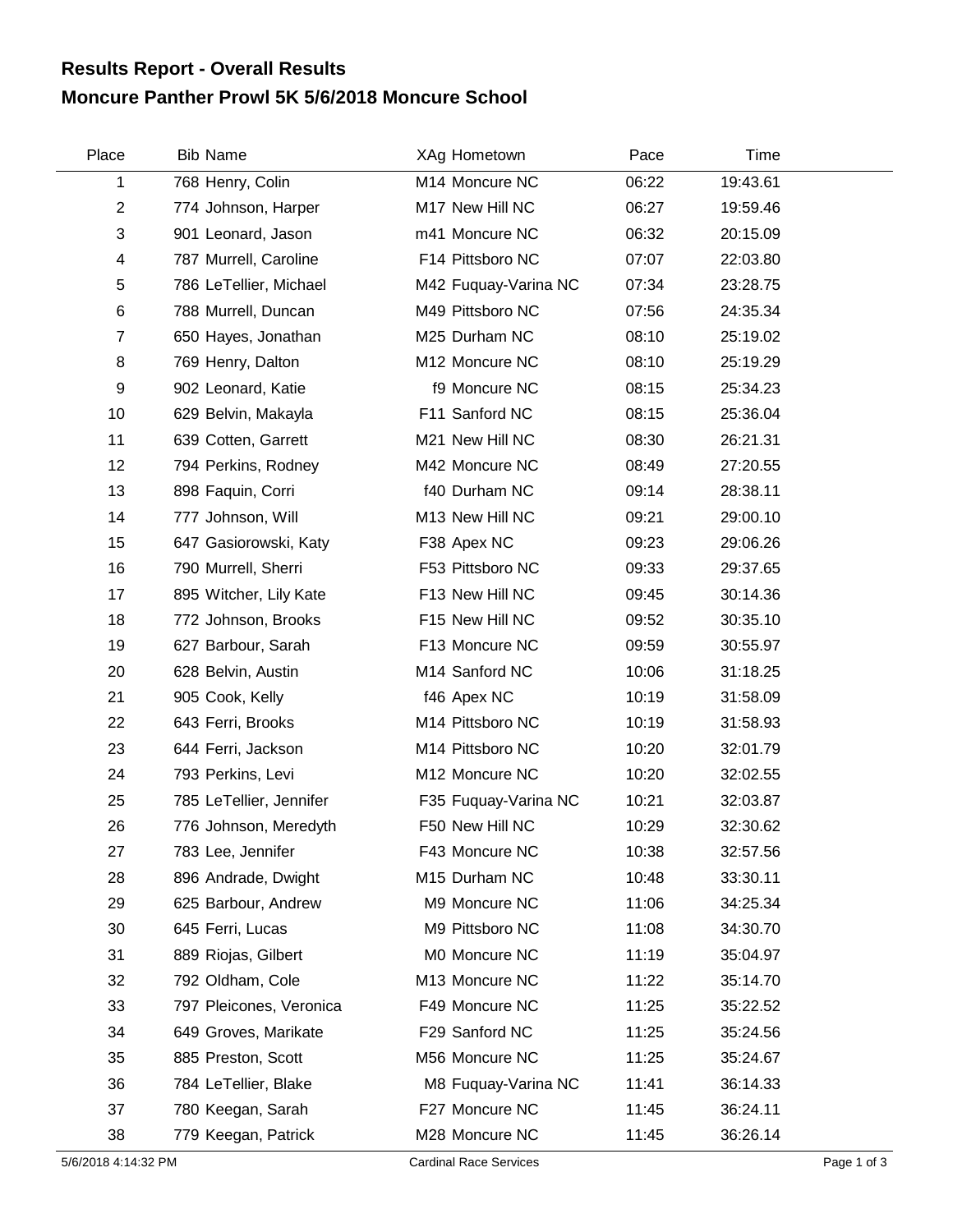| Place | <b>Bib Name</b>            | XAg Hometown       | Pace  | Time        |  |
|-------|----------------------------|--------------------|-------|-------------|--|
| 39    | 634 Butcher, Jackson       | M8 Moncure NC      | 12:15 | 37:58.74    |  |
| 40    | 637 Campbell, Thomas       | M61 Siler City NC  | 12:20 | 38:13.96    |  |
| 41    | 900 Johnson, Katie         | f12 Apex NC        | 12:43 | 39:24.33    |  |
| 42    | 903 Lake, Grace            | f17 Chapel Hill NC | 12:50 | 39:46.78    |  |
| 43    | 904 Cook, Sophie           | f16 Apex NC        | 12:51 | 39:50.78    |  |
| 44    | 626 Barbour, Ginny         | F43 Moncure NC     | 12:53 | 39:56.80    |  |
| 45    | 800 Poythress, William     | M13 Moncure NC     | 12:56 | 40:06.43    |  |
| 46    | 646 Frick, Trinity         | F14 Moncure NC     | 12:57 | 40:07.77    |  |
| 47    | 771 Henry, Katie           | F41 Moncure NC     | 13:01 | 40:20.69    |  |
| 48    | 906 cook, Ellie            | f11 Apex NC        | 13:35 | 42:07.28    |  |
| 49    | 775 Johnson, Jeff          | M55 New Hill NC    | 13:45 | 42:38.51    |  |
| 50    | 638 Cotten, Billy          | M51 Moncure NC     | 13:46 | 42:39.05    |  |
| 51    | 633 Butcher, Emily         | F13 Moncure NC     | 14:29 | 44:52.56    |  |
| 52    | 791 Oldham, Angela         | F49 Moncure NC     | 14:46 | 45:45.82    |  |
| 53    | 782 Lee, Brooklyn          | F11 Moncure NC     | 15:15 | 47:16.87    |  |
| 54    | 781 Lee, Andy              | M41 Moncure NC     | 15:19 | 47:28.13    |  |
| 55    | 899 Johnson, Jeff          | m45 Apex NC        | 15:27 | 47:52.93    |  |
| 56    | 624 Andrade, Bella         | F14 Durham NC      | 15:59 | 49:32.70    |  |
| 57    | 909 Musselman, Sharon      | f62 Moncure NC     | 16:00 | 49:36.31    |  |
| 58    | 640 Crabtree, Mark         | M11 Moncure NC     | 16:02 | 49:43.75    |  |
| 59    | 914 Burton, Cindy          | f38 Moncure NC     | 16:10 | 50:06.20    |  |
| 60    | 773 Johnson, Ellie         | F11 New Hill NC    | 16:13 | 50:15.65    |  |
| 61    | 894 Sudol, Justin          | M40 Cary NC        | 16:16 | 50:26.93    |  |
| 62    | 892 Schreiner, Bethany     | F39 Cary NC        | 16:17 | 50:27.30    |  |
| 63    | 630 Briggs, Linda          | F67 Bear Creek NC  | 16:31 | 51:13.27    |  |
| 64    | 636 Butcher, Scott         | M46 Moncure NC     | 16:51 | 52:14.01    |  |
| 65    | 910 Musselman, AC          | m53 Moncure NC     | 17:02 | 52:48.19    |  |
| 66    | 632 Brunetti, Walt         | M62                | 17:05 | 52:57.98    |  |
| 67    | 631 Brunetti, Diane        | F62                | 17:06 | 52:59.13    |  |
| 68    | 913 Hopkins, Ben           | m30 Goldston NC    | 17:24 | 53:55.74    |  |
| 69    | 887 Riojas, Alex           | F0 Moncure NC      | 17:35 | 54:29.82    |  |
| 70    | 897 Shoup, Alica           | F36 Durham NC      | 18:01 | 55:49.73    |  |
| 71    | 911 Winston, Brent         | m33 Apex NC        | 18:01 | 55:51.40    |  |
| 72    | 912 Winston, Ashley        | f32 Apex NC        | 18:01 | 55:51.79    |  |
| 73    | 798 Polen, Sally           | F59 Moncure NC     | 18:52 | 58:28.60    |  |
| 74    | 799 Polen, Tim             | M60 Moncure NC     | 18:52 | 58:30.01    |  |
| 75    | 886 Riojas, Abby           | F0 Moncure NC      | 19:23 | 01:00:06.04 |  |
| 76    | 888 Riojas, Angela         | F0 Moncure NC      | 19:24 | 01:00:09.74 |  |
| 77    | 642 Featherstone, Kimberly | F0 Moncure NC      | 19:28 | 01:00:20.14 |  |
| 78    | 641 Featherstone, Junius   | M0 Moncure NC      | 19:30 | 01:00:26.78 |  |
| 79    | 890 Scheller, Henry        | M0 Moncure NC      | 19:41 | 01:01:00.76 |  |
|       |                            |                    |       |             |  |